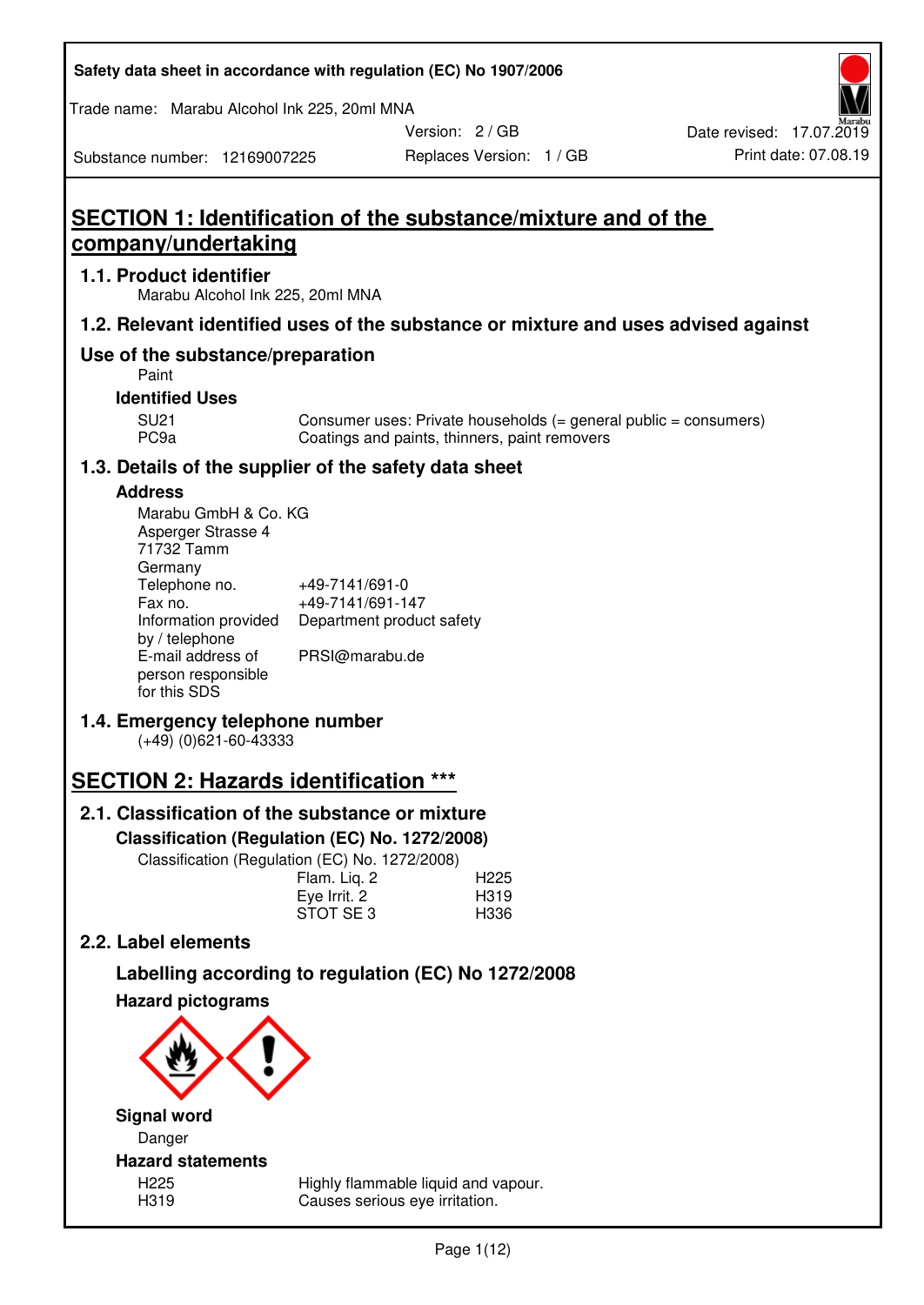| Safety data sheet in accordance with regulation (EC) No 1907/2006 |                                                                |                  |                          |                                                                                 |
|-------------------------------------------------------------------|----------------------------------------------------------------|------------------|--------------------------|---------------------------------------------------------------------------------|
| Trade name: Marabu Alcohol Ink 225, 20ml MNA                      |                                                                |                  |                          |                                                                                 |
| Substance number: 12169007225                                     | Version: 2 / GB                                                |                  | Replaces Version: 1 / GB | Date revised: 17.07.2019<br>Print date: 07.08.19                                |
| H336                                                              | May cause drowsiness or dizziness.                             |                  |                          |                                                                                 |
| <b>Precautionary statements ***</b>                               |                                                                |                  |                          |                                                                                 |
| P <sub>101</sub>                                                  |                                                                |                  |                          | If medical advice is needed, have product container or label at hand.           |
| P102                                                              | Keep out of reach of children.                                 |                  |                          |                                                                                 |
| P210                                                              |                                                                |                  |                          | Keep away from heat, hot surfaces, sparks, open flames and other ignition       |
|                                                                   | sources. No smoking.                                           |                  |                          |                                                                                 |
| P264.1                                                            | Wash hands thoroughly after handling.                          |                  |                          |                                                                                 |
| P271                                                              | Use only outdoors or in a well-ventilated area.                |                  |                          |                                                                                 |
| P280                                                              |                                                                |                  |                          | Wear protective gloves/protective clothing/eye protection/face protection.      |
| P305+P351+P338                                                    |                                                                |                  |                          | IF IN EYES: Rinse cautiously with water for several minutes. Remove contact     |
|                                                                   | lenses, if present and easy to do. Continue rinsing.           |                  |                          |                                                                                 |
| P405                                                              | Store locked up.                                               |                  |                          |                                                                                 |
| P501.9                                                            | Dispose of contents/container as problematic waste.            |                  |                          |                                                                                 |
|                                                                   |                                                                |                  |                          |                                                                                 |
|                                                                   |                                                                |                  |                          | Hazardous component(s) to be indicated on label (Regulation (EC) No. 1272/2008) |
| contains                                                          | Acetone; Propan-2-ol                                           |                  |                          |                                                                                 |
| <b>Supplemental information</b>                                   |                                                                |                  |                          |                                                                                 |
| <b>EUH066</b>                                                     | Repeated exposure may cause skin dryness or cracking.          |                  |                          |                                                                                 |
|                                                                   |                                                                |                  |                          |                                                                                 |
| 2.3. Other hazards<br>No special hazards have to be mentioned.    |                                                                |                  |                          |                                                                                 |
| <b>SECTION 3: Composition/information on ingredients</b>          |                                                                |                  |                          |                                                                                 |
| 3.2. Mixtures                                                     |                                                                |                  |                          |                                                                                 |
| <b>Hazardous ingredients</b>                                      |                                                                |                  |                          |                                                                                 |
|                                                                   |                                                                |                  |                          |                                                                                 |
| Propan-2-ol                                                       |                                                                |                  |                          |                                                                                 |
| CAS No.                                                           | 67-63-0                                                        |                  |                          |                                                                                 |
| EINECS no.                                                        | 200-661-7                                                      |                  |                          |                                                                                 |
| Registration no.                                                  | 01-2119457558-25                                               |                  | 100                      | $\%$                                                                            |
| Concentration                                                     | 50<br>$>=$                                                     | $\,<\,$          |                          |                                                                                 |
|                                                                   | Classification (Regulation (EC) No. 1272/2008)                 |                  |                          |                                                                                 |
|                                                                   | Flam. Liq. 2                                                   | H <sub>225</sub> |                          |                                                                                 |
|                                                                   | Eye Irrit. 2                                                   | H319             |                          |                                                                                 |
|                                                                   | STOT SE 3                                                      | H336             |                          |                                                                                 |
|                                                                   |                                                                |                  |                          |                                                                                 |
| <b>Acetone</b>                                                    |                                                                |                  |                          |                                                                                 |
| CAS No.                                                           | 67-64-1                                                        |                  |                          |                                                                                 |
| EINECS no.                                                        | 200-662-2                                                      |                  |                          |                                                                                 |
| Registration no.                                                  | 01-2119471330-49                                               |                  |                          |                                                                                 |
| Concentration                                                     | 20<br>$>=$                                                     | $\,<\,$          | 25                       | $\%$                                                                            |
|                                                                   |                                                                |                  |                          |                                                                                 |
|                                                                   | Classification (Regulation (EC) No. 1272/2008)                 |                  |                          |                                                                                 |
|                                                                   | Flam. Liq. 2                                                   | H <sub>225</sub> |                          |                                                                                 |
|                                                                   | Eye Irrit. 2                                                   | H319             |                          |                                                                                 |
|                                                                   | STOT SE3                                                       | H336             |                          |                                                                                 |
|                                                                   |                                                                |                  |                          |                                                                                 |
| 2-(Propyloxy) ethanol                                             |                                                                |                  |                          |                                                                                 |
| CAS No.                                                           | 2807-30-9                                                      |                  |                          |                                                                                 |
| EINECS no.                                                        | 220-548-6                                                      |                  |                          |                                                                                 |
| Concentration                                                     | $\mathbf{1}$<br>$>=$                                           | $\lt$            | 10                       | $\%$                                                                            |
|                                                                   |                                                                |                  |                          |                                                                                 |
|                                                                   | Classification (Regulation (EC) No. 1272/2008)<br>Acute Tox. 4 | H312             |                          |                                                                                 |
|                                                                   | Eye Irrit. 2                                                   | H319             |                          |                                                                                 |
|                                                                   |                                                                |                  |                          |                                                                                 |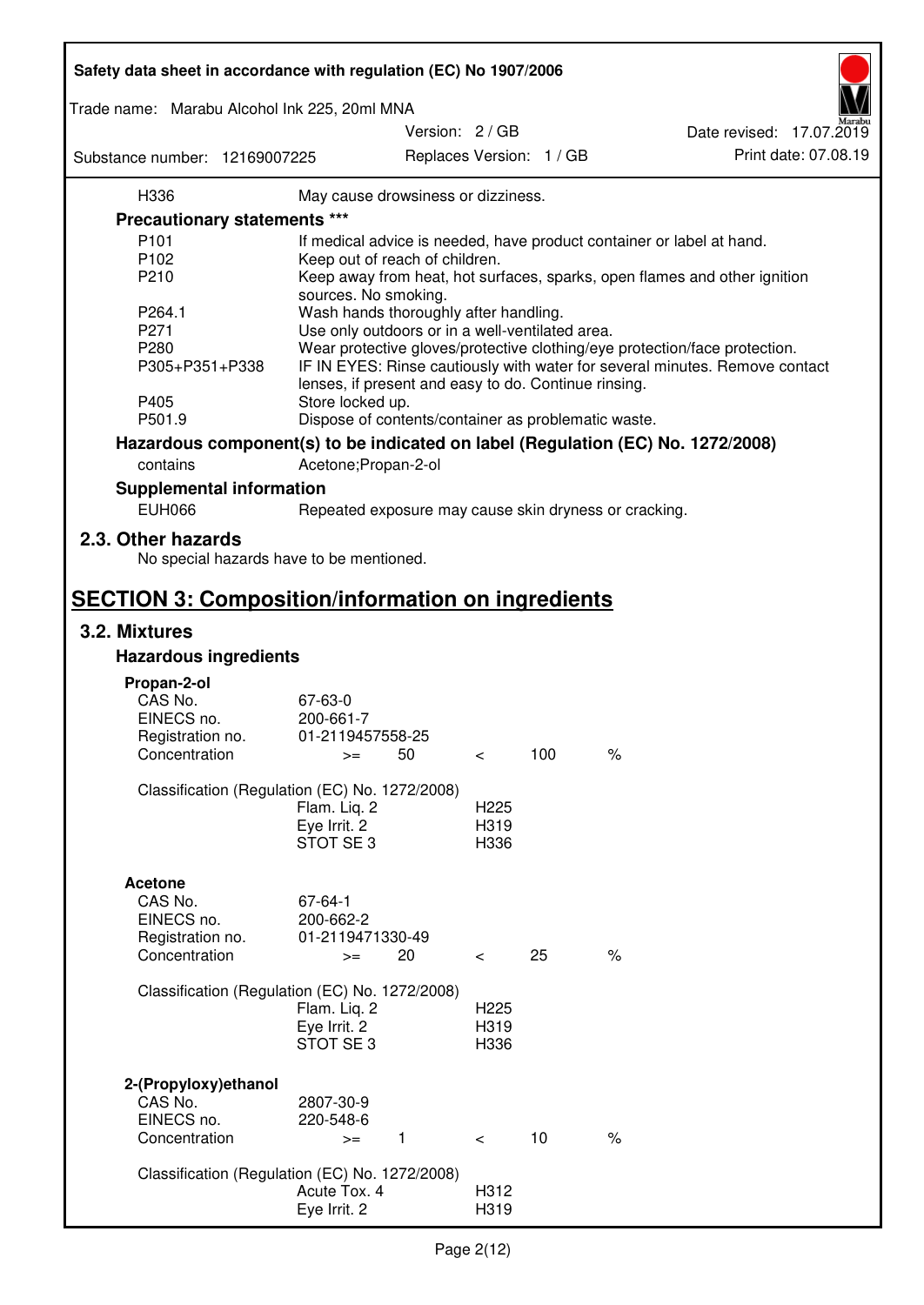Trade name: Marabu Alcohol Ink 225, 20ml MNA



Substance number: 12169007225

Replaces Version: 1 / GB Print date: 07.08.19

# **SECTION 4: First aid measures**

## **4.1. Description of first aid measures**

#### **General information**

In all cases of doubt, or when symptoms persist, seek medical attention. Never give anything by mouth to an unconscious person. If unconscious place in recovery position and seek medical advice.

#### **After inhalation**

Remove to fresh air, keep patient warm and at rest. If breathing is irregular or stopped, administer artificial respiration.

#### **After skin contact**

Remove contaminated clothing. Wash skin thoroughly with soap and water or use recognised skin cleanser. Do NOT use solvents or thinners.

#### **After eye contact**

Remove contact lenses, irrigate copiously with clean, fresh water, holding the eyelids apart for at least 10 minutes and seek immediate medical advice.

#### **After ingestion**

If accidentally swallowed rinse the mouth with plenty of water (only if the person is conscious) and obtain immediate medical attention. Keep at rest. Do NOT induce vomiting.

#### **4.2. Most important symptoms and effects, both acute and delayed**  Until now no symptoms known so far.

## **4.3. Indication of any immediate medical attention and special treatment needed**

#### **Hints for the physician / treatment**

Treat symptomatically

## **SECTION 5: Firefighting measures**

#### **5.1. Extinguishing media**

#### **Suitable extinguishing media**

Recommended: alcohol resistant foam, CO2, powders, water spray/mist, Not be used for safety reasons: water jet

#### **5.2. Special hazards arising from the substance or mixture**

In the event of fire the following can be released: Carbon monoxide (CO); Carbon dioxide (CO2); dense black smoke

## **5.3. Advice for firefighters**

#### **Special protective equipment for fire-fighting**

Cool closed containers exposed to fire with water. Do not allow run-off from fire fighting to enter drains or water courses.

## **SECTION 6: Accidental release measures**

#### **6.1. Personal precautions, protective equipment and emergency procedures**

Exclude sources of ignition and ventilate the area. Avoid breathing vapours. Refer to protective measures listed in Sections 7 and 8.

#### **6.2. Environmental precautions**

Do not allow to enter drains or waterways. If the product contaminates lakes, rivers or sewage, inform appropriate authorities in accordance with local regulations.

## **6.3. Methods and material for containment and cleaning up**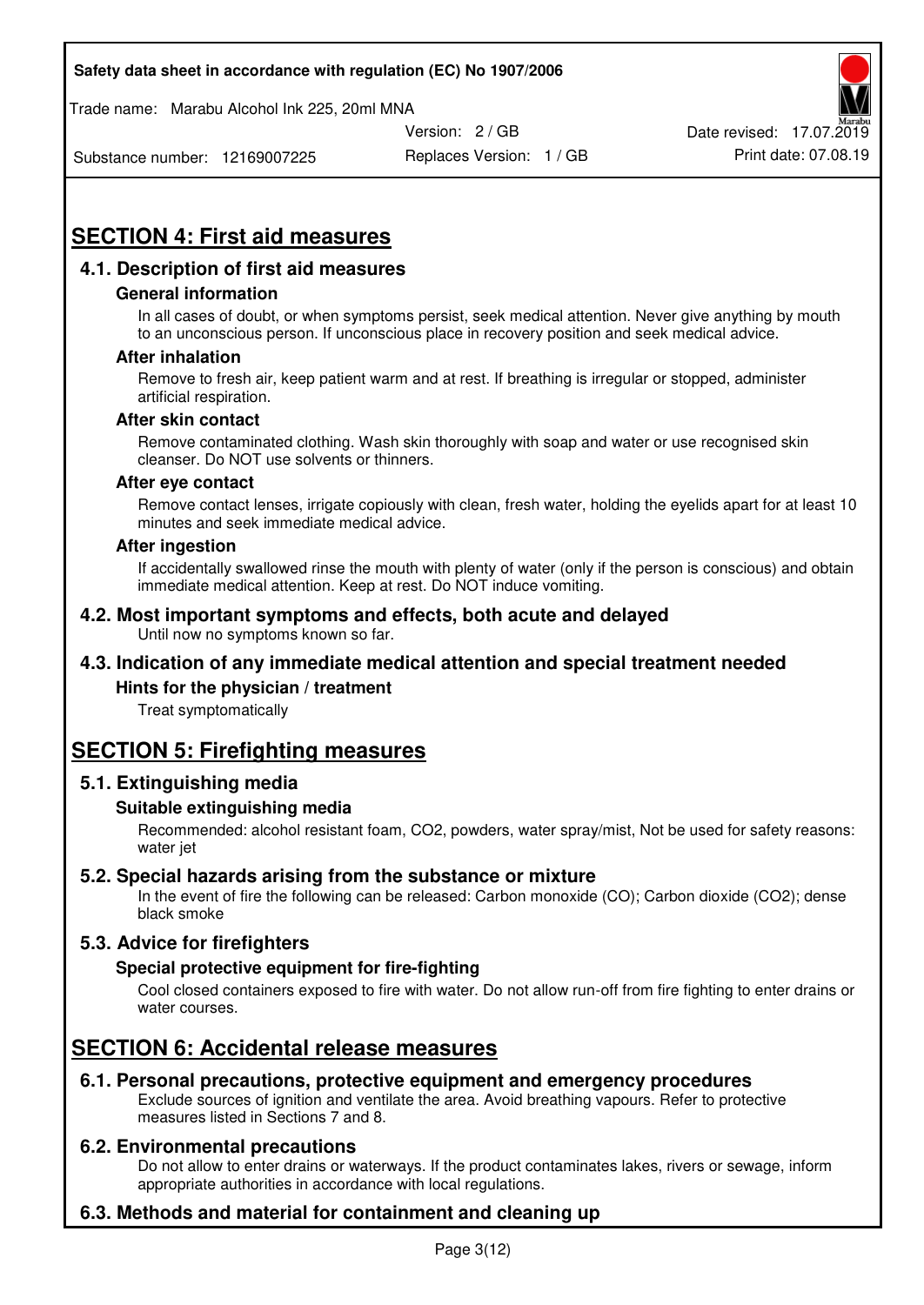Trade name: Marabu Alcohol Ink 225, 20ml MNA

Version: 2 / GB

Replaces Version: 1 / GB Print date: 07.08.19 Date revised: 17.07.2019

Substance number: 12169007225

Contain and collect spillage with non-combustible absorbent materials, e.g. sand, earth, vermiculite, diatomaceous earth and place in container for disposal according to local regulations (see section 13). Clean preferably with a detergent - avoid use of solvents.

## **6.4. Reference to other sections**

Information regarding Safe handling, see Section 7. Information regarding personal protective measures, see Section 8. Information regarding waste disposal, see Section 13.

# **SECTION 7: Handling and storage**

## **7.1. Precautions for safe handling**

#### **Advice on safe handling**

Prevent the creation of flammable or explosive concentrations of vapour in air and avoid vapour concentration higher than the occupational exposure limits. In addition, the product should only be used in areas from which all naked lights and other sources of ignition have been excluded. Electrical equipment should be protected to the appropriate standard. Mixture may charge electrostatically: always use earthing leads when transferring from one container to another. Operators should wear anti-static footwear and clothing and floors should be of the conducting type. Isolate from sources of heat, sparks and open flame. No sparking tools should be used. Avoid skin and eye contact. Avoid the inhalation of particulates and spray mist arising from the application of this mixture. Smoking, eating and drinking shall be prohibited in application area. For personal protection see Section 8. Never use pressure to empty: container is not a pressure vessel. Always keep in containers of same material as the original one. Comply with the health and safety at work laws. Do not allow to enter drains or water courses.

### **Advice on protection against fire and explosion**

Vapours are heavier than air and may spread along floors. Vapours may form explosive mixtures with air.

#### **Classification of fires / temperature class / Ignition group / Dust explosion class**

Classification of fires B (Combustible liquid substances)<br>Temperature class T2 Temperature class

## **7.2. Conditions for safe storage, including any incompatibilities**

#### **Requirements for storage rooms and vessels**

Electrical installations/working materials must comply with the local applied technological safety standards. Storage rooms in which filling operations take place must have a conducting floor. Store in accordance with national regulation

#### **Hints on storage assembly**

Store away from oxidising agents, from strongly alkaline and strongly acid materials.

#### **Further information on storage conditions**

Observe label precautions. Store between 15 and 30 °C in a dry, well ventilated place away from sources of heat and direct sunlight. Keep container tightly closed. Keep away from sources of ignition. No smoking. Prevent unauthorised access. Containers which are opened must be carefully resealed and kept upright to prevent leakage.

## **7.3. Specific end use(s)**

Paint

# **SECTION 8: Exposure controls/personal protection**

## **8.1. Control parameters**

## **Exposure limit values**

**Acetone** 

| -------- |             |                   |     |        |
|----------|-------------|-------------------|-----|--------|
| List     | <b>EH40</b> |                   |     |        |
| Type     | WEL         |                   |     |        |
| Value    | 1210        | ma/m <sup>3</sup> | 500 | ppm(V) |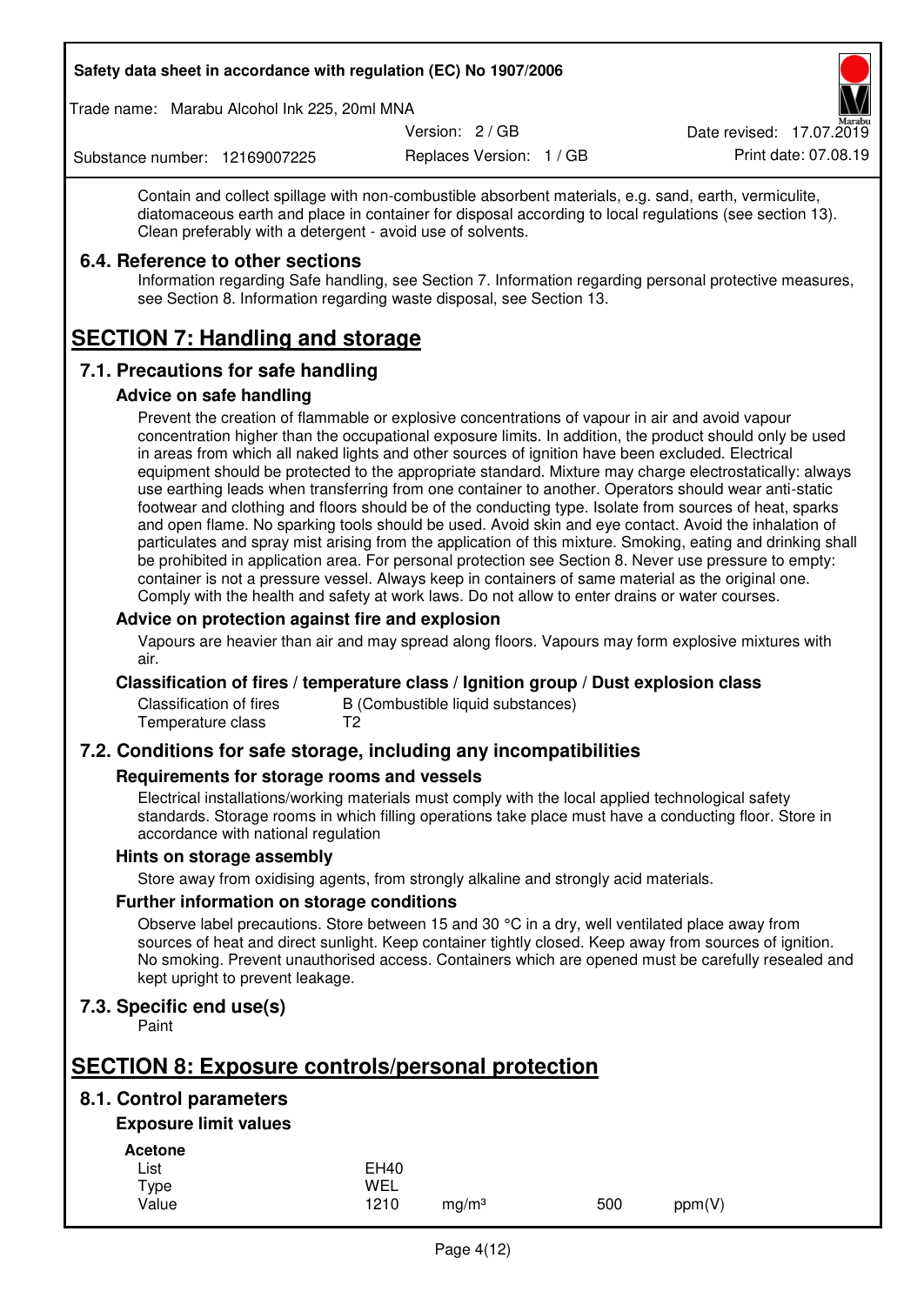| Safety data sheet in accordance with regulation (EC) No 1907/2006                                                               |                                     |                                                           |      |                   |                          |
|---------------------------------------------------------------------------------------------------------------------------------|-------------------------------------|-----------------------------------------------------------|------|-------------------|--------------------------|
| Trade name: Marabu Alcohol Ink 225, 20ml MNA                                                                                    |                                     |                                                           |      |                   |                          |
|                                                                                                                                 |                                     | Version: 2/GB                                             |      |                   | Date revised: 17.07.2019 |
| Substance number: 12169007225                                                                                                   |                                     | Replaces Version: 1 / GB                                  |      |                   | Print date: 07.08.19     |
| Short term exposure limit<br><b>Status: 2011</b>                                                                                | 3620                                | mg/m <sup>3</sup>                                         | 1500 | ppm(V)            |                          |
| Propan-2-ol                                                                                                                     |                                     |                                                           |      |                   |                          |
| List                                                                                                                            | EH40                                |                                                           |      |                   |                          |
| <b>Type</b><br>Value                                                                                                            | <b>WEL</b><br>999                   | mg/m <sup>3</sup>                                         | 400  |                   |                          |
| Short term exposure limit<br><b>Status: 2011</b>                                                                                | 1250                                | mg/m <sup>3</sup>                                         | 500  | ppm(V)<br>ppm(V)  |                          |
| <b>Derived No/Minimal Effect Levels (DNEL/DMEL)</b>                                                                             |                                     |                                                           |      |                   |                          |
| <b>Acetone</b>                                                                                                                  |                                     |                                                           |      |                   |                          |
| Type of value<br>Reference group<br>Duration of exposure                                                                        | Worker<br>Long term                 | Derived No Effect Level (DNEL)                            |      |                   |                          |
| Route of exposure<br>Concentration                                                                                              | dermal                              | 186                                                       |      | mg/kg/d           |                          |
| Type of value<br>Reference group<br>Duration of exposure<br>Route of exposure                                                   | Worker<br>Short term<br>inhalative  | Derived No Effect Level (DNEL)                            |      |                   |                          |
| Concentration                                                                                                                   |                                     | 2420                                                      |      | mg/m <sup>3</sup> |                          |
| Type of value<br>Reference group<br>Duration of exposure<br>Route of exposure<br>Concentration                                  | Worker<br>Long term<br>inhalative   | Derived No Effect Level (DNEL)<br>1210                    |      | mg/m <sup>3</sup> |                          |
| Type of value<br>Reference group<br>Duration of exposure                                                                        | Consumer<br>Long term               | Derived No Effect Level (DNEL)                            |      |                   |                          |
| Route of exposure<br>Concentration                                                                                              | oral                                | 62                                                        |      | mg/kg/d           |                          |
| Type of value<br>Reference group<br>Duration of exposure<br>Concentration                                                       | Consumer<br>Long term               | Derived No Effect Level (DNEL)<br>62                      |      | mg/kg/d           |                          |
|                                                                                                                                 |                                     |                                                           |      |                   |                          |
| Type of value<br>Reference group<br>Duration of exposure<br>Route of exposure                                                   | Consumer<br>Long term<br>inhalative | Derived No Effect Level (DNEL)                            |      |                   |                          |
| Concentration                                                                                                                   |                                     | 200                                                       |      | mg/m <sup>3</sup> |                          |
| Propan-2-ol<br>Type of value<br>Reference group<br>Duration of exposure<br>Route of exposure<br>Mode of action<br>Concentration | Worker<br>Long term<br>inhalative   | Derived No Effect Level (DNEL)<br>Systemic effects<br>500 |      | mg/m <sup>3</sup> |                          |
| Type of value<br>Reference group<br>Duration of exposure                                                                        | Worker<br>Long term                 | Derived No Effect Level (DNEL)                            |      |                   |                          |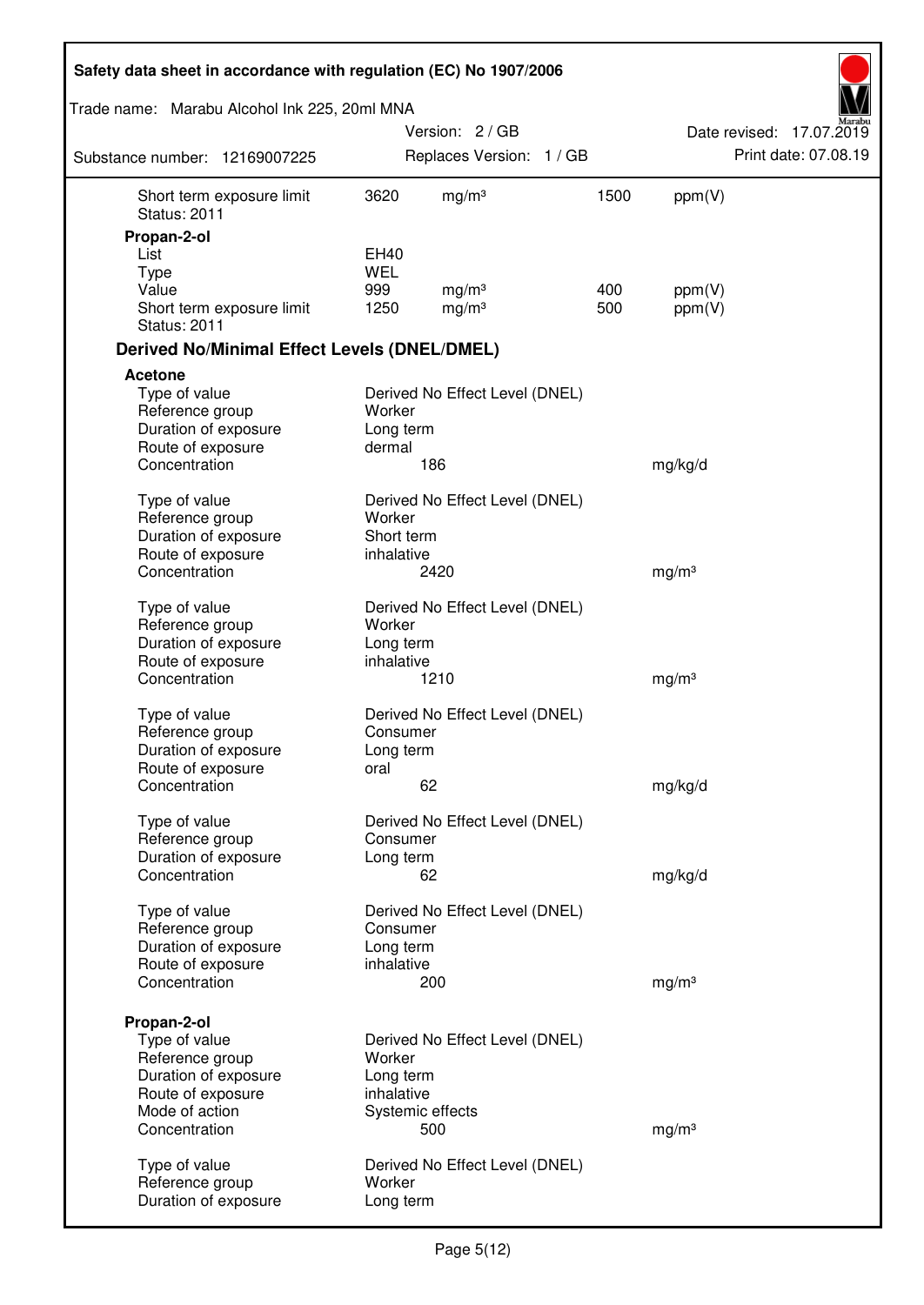Trade name: Marabu Alcohol Ink 225, 20ml MNA

Substance number: 12169007225

Version: 2 / GB Replaces Version: 1 / GB Print date: 07.08.19

Date revised: 17.07.2019

| Route of exposure<br>Mode of action<br>Concentration                                                             | dermal<br>Systemic effects<br>888                                                                          | mg/kg/d           |
|------------------------------------------------------------------------------------------------------------------|------------------------------------------------------------------------------------------------------------|-------------------|
| Type of value<br>Reference group<br>Duration of exposure<br>Route of exposure<br>Mode of action<br>Concentration | Derived No Effect Level (DNEL)<br>General Population<br>Long term<br>inhalative<br>Systemic effects<br>89  | mg/m <sup>3</sup> |
| Type of value<br>Reference group<br>Duration of exposure<br>Route of exposure<br>Mode of action                  | Derived No Effect Level (DNEL)<br><b>General Population</b><br>Long term<br>dermal<br>Systemic effects     |                   |
| Concentration                                                                                                    | 319                                                                                                        | mg/kg/d           |
| Type of value<br>Reference group<br>Duration of exposure<br>Route of exposure<br>Mode of action<br>Concentration | Derived No Effect Level (DNEL)<br><b>General Population</b><br>Long term<br>oral<br>Systemic effects<br>26 | mg/kg/d           |
| <b>Predicted No Effect Concentration (PNEC)</b>                                                                  |                                                                                                            |                   |
| Acetone                                                                                                          |                                                                                                            |                   |
| Type of value                                                                                                    | <b>PNEC</b>                                                                                                |                   |
| <b>Type</b>                                                                                                      | Freshwater                                                                                                 |                   |
| Concentration                                                                                                    | 10,6                                                                                                       | mg/l              |
| Type of value                                                                                                    | <b>PNEC</b>                                                                                                |                   |
| <b>Type</b>                                                                                                      | Saltwater                                                                                                  |                   |
| Concentration                                                                                                    | 1,06                                                                                                       | mg/l              |
| Type of value                                                                                                    | <b>PNEC</b>                                                                                                |                   |
| <b>Type</b>                                                                                                      | Water (intermittent release)                                                                               |                   |
| Concentration                                                                                                    | 21                                                                                                         | mg/l              |
|                                                                                                                  | <b>PNEC</b>                                                                                                |                   |
| Type of value<br>Type                                                                                            | Freshwater sediment                                                                                        |                   |
| Concentration                                                                                                    | 30,4                                                                                                       | mg/kg             |
|                                                                                                                  |                                                                                                            |                   |
| Type of value                                                                                                    | <b>PNEC</b>                                                                                                |                   |
| Type                                                                                                             | Marine sediment                                                                                            |                   |
| Concentration                                                                                                    | 3,04                                                                                                       | mg/kg             |
| Type of value                                                                                                    | <b>PNEC</b>                                                                                                |                   |
| <b>Type</b>                                                                                                      | Soil                                                                                                       |                   |
| Concentration                                                                                                    | 29,5                                                                                                       | mg/kg             |
| Type of value                                                                                                    | <b>PNEC</b>                                                                                                |                   |
| Type                                                                                                             | Sewage treatment plant (STP)                                                                               |                   |
| Concentration                                                                                                    | 100                                                                                                        | mg/l              |
|                                                                                                                  |                                                                                                            |                   |
| Propan-2-ol<br>Type of value                                                                                     | <b>PNEC</b>                                                                                                |                   |
|                                                                                                                  |                                                                                                            |                   |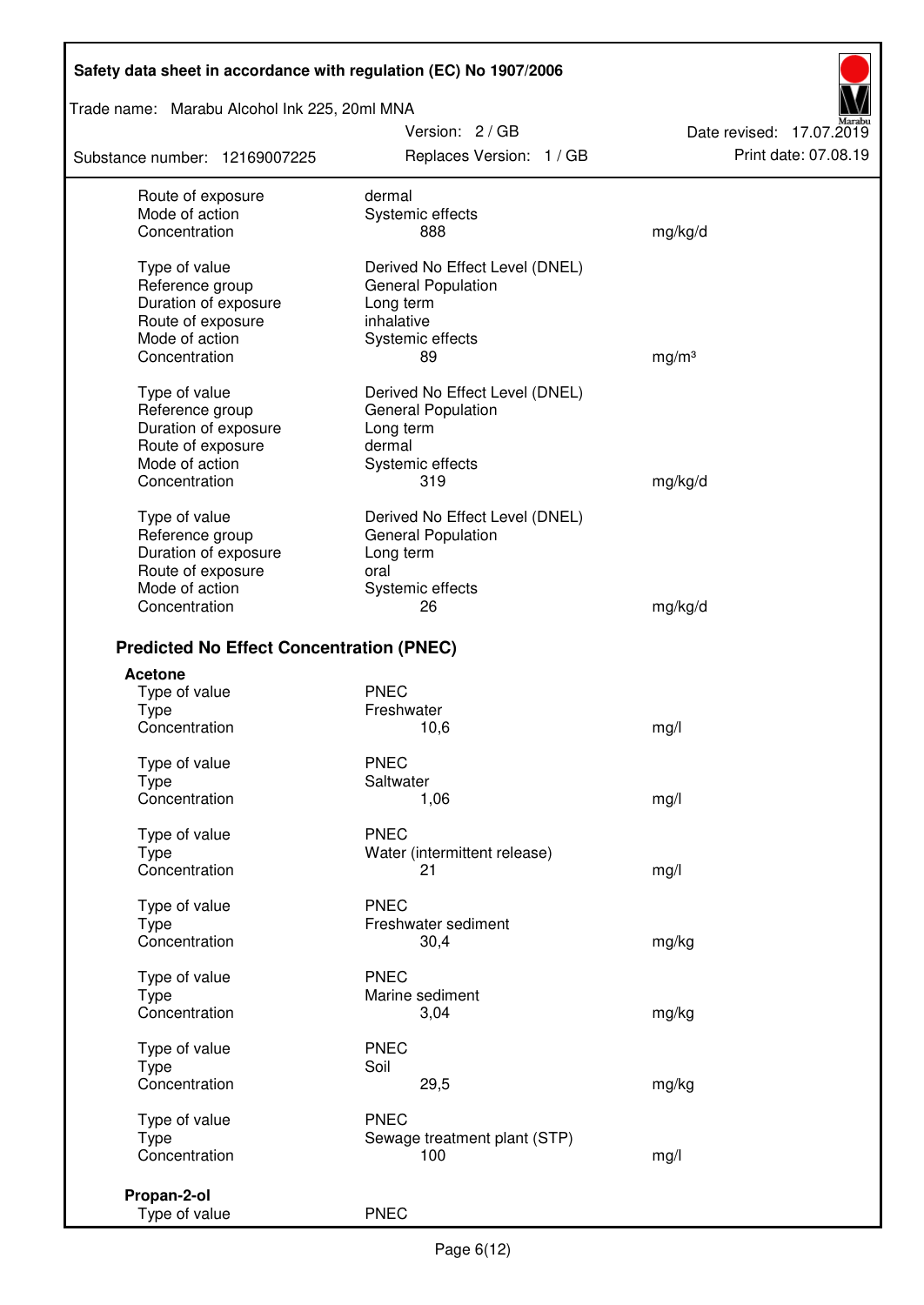#### Trade name: Marabu Alcohol Ink 225, 20ml MNA

Subs<sup>t</sup>

| tance number: 12169007225                     | Replaces Version: 1 / GB                            | Print date: 07.08.19 |
|-----------------------------------------------|-----------------------------------------------------|----------------------|
| <b>Type</b><br>Concentration                  | Freshwater<br>140,9                                 | mg/l                 |
| Type of value<br><b>Type</b><br>Concentration | <b>PNEC</b><br>Saltwater<br>140,9                   | mg/l                 |
| Type of value<br><b>Type</b><br>Concentration | <b>PNEC</b><br>Sewage treatment plant (STP)<br>2251 | mg/l                 |
| Type of value<br><b>Type</b><br>Concentration | <b>PNEC</b><br>Freshwater sediment<br>552           | mg/kg                |
| Type of value<br>Type<br>Concentration        | <b>PNEC</b><br>Marine sediment<br>552               | mg/kg                |
| Type of value<br>Type<br>Concentration        | <b>PNEC</b><br>Soil<br>28                           | mg/kg                |

Version: 2 / GB

Date revised: 17.07.2019

## **8.2. Exposure controls**

#### **Exposure controls**

Provide adequate ventilation. Where reasonably practicable this should be achieved by the use of local exhaust ventilation and good general extraction. If these are not sufficient to maintain concentrations of particulates and solvent vapour below the OEL, suitable respiratory protection must be worn.

#### **Respiratory protection**

If workers are exposed to concentrations above the exposure limit they must use appropriate, certified respirators. Full mask, filter A

#### **Hand protection**

There is no one glove material or combination of materials that will give unlimited resistance to any individual or combination of chemicals.

For prolonged or repeated handling nitrile rubber gloves with textile undergloves are required.<br>Material thickness  $\geq 0.5$  mm

- Material thickness  $\begin{array}{ccc} 0.5 \\ -8.5 \end{array}$  Material thickness  $\begin{array}{ccc} 0.5 \\ -8.5 \end{array}$
- Breakthrough time < 30 min

The breakthrough time must be greater than the end use time of the product.

The instructions and information provided by the glove manufacturer on use, storage, maintenance and replacement must be followed.

Gloves should be replaced regularly and if there is any sign of damage to the glove material.

Always ensure that gloves are free from defects and that they are stored and used correctly.

The performance or effectiveness of the glove may be reduced by physical/ chemical damage and poor maintenance.

Barrier creams may help to protect the exposed areas of the skin, they should however not be applied once exposure has occurred.

#### **Eye protection**

Use safety eyewear designed to protect against splash of liquids.

#### **Body protection**

Cotton or cotton/synthetic overalls or coveralls are normally suitable.

# **SECTION 9: Physical and chemical properties**

**9.1. Information on basic physical and chemical properties**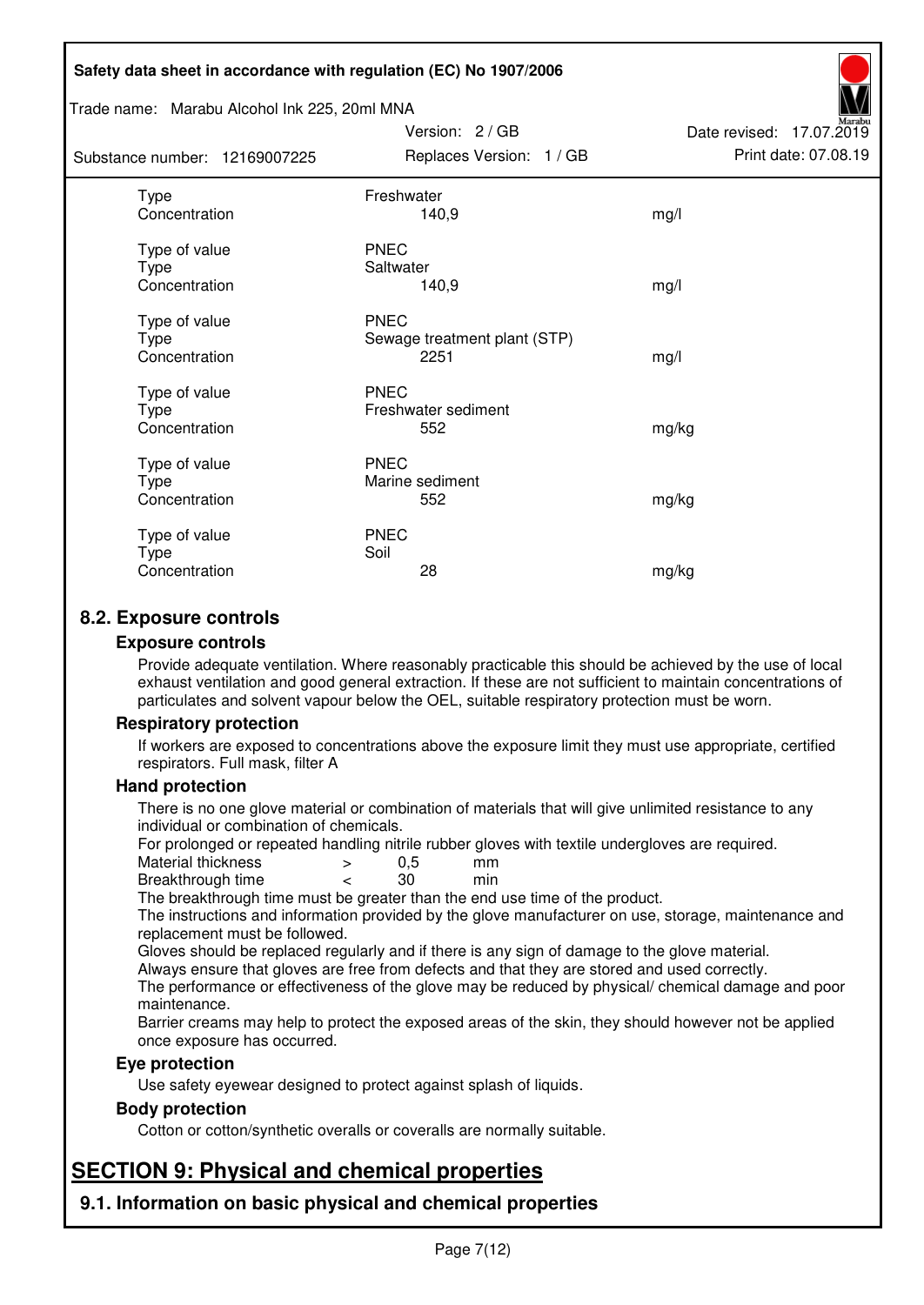| Trade name: Marabu Alcohol Ink 225, 20ml MNA<br>Substance number: 12169007225 |                          | Version: 2 / GB<br>Replaces Version: 1 / GB |                 |     |                    | Date revised: 17.07.2019 | Print date: 07.08.19 |
|-------------------------------------------------------------------------------|--------------------------|---------------------------------------------|-----------------|-----|--------------------|--------------------------|----------------------|
| <b>Form</b>                                                                   | liquid                   |                                             |                 |     |                    |                          |                      |
| Colour<br><b>Odour</b>                                                        | coloured<br>solvent-like |                                             |                 |     |                    |                          |                      |
| <b>Odour threshold</b>                                                        |                          |                                             |                 |     |                    |                          |                      |
| Remarks                                                                       |                          | No data available                           |                 |     |                    |                          |                      |
| pH value                                                                      |                          |                                             |                 |     |                    |                          |                      |
| Remarks                                                                       |                          | Not applicable                              |                 |     |                    |                          |                      |
| <b>Melting point</b>                                                          |                          |                                             |                 |     |                    |                          |                      |
| Remarks                                                                       |                          | not determined                              |                 |     |                    |                          |                      |
| <b>Freezing point</b>                                                         |                          |                                             |                 |     |                    |                          |                      |
| Remarks                                                                       |                          | not determined                              |                 |     |                    |                          |                      |
| Initial boiling point and boiling range                                       |                          |                                             |                 |     |                    |                          |                      |
| Value                                                                         | appr.                    | 82                                          |                 |     | $^{\circ}C$        |                          |                      |
| <b>Flash point</b>                                                            |                          |                                             |                 |     |                    |                          |                      |
| Value                                                                         |                          | 20                                          |                 |     | °C                 |                          |                      |
| Evaporation rate (ether $= 1$ ) :                                             |                          |                                             |                 |     |                    |                          |                      |
| Remarks                                                                       |                          | not determined                              |                 |     |                    |                          |                      |
| <b>Flammability (solid, gas)</b><br>Not applicable                            |                          |                                             |                 |     |                    |                          |                      |
| Upper/lower flammability or explosive limits                                  |                          |                                             |                 |     |                    |                          |                      |
| Lower explosion limit<br>Upper explosion limit<br>Source                      | appr.<br>appr.           | $\overline{c}$<br>13<br>Literature value    |                 |     | $%$ (V)<br>$%$ (V) |                          |                      |
| Vapour pressure                                                               |                          |                                             |                 |     |                    |                          |                      |
| Value                                                                         | appr.                    | 45                                          |                 |     | hPa                |                          |                      |
| <b>Vapour density</b>                                                         |                          |                                             |                 |     |                    |                          |                      |
| Remarks                                                                       |                          | not determined                              |                 |     |                    |                          |                      |
| <b>Density</b>                                                                |                          |                                             |                 |     |                    |                          |                      |
| Remarks                                                                       |                          | not determined                              |                 |     |                    |                          |                      |
| Solubility in water                                                           |                          |                                             |                 |     |                    |                          |                      |
| Remarks                                                                       |                          | partially miscible                          |                 |     |                    |                          |                      |
| Partition coefficient: n-octanol/water                                        |                          |                                             |                 |     |                    |                          |                      |
| Remarks                                                                       |                          | Not applicable                              |                 |     |                    |                          |                      |
| Ignition temperature                                                          |                          |                                             |                 |     |                    |                          |                      |
| Value<br>Source                                                               | appr.                    | 425<br>Literature value                     |                 |     | $^{\circ}C$        |                          |                      |
| <b>Viscosity</b>                                                              |                          |                                             |                 |     |                    |                          |                      |
| Value                                                                         |                          | 150                                         | to              | 250 | mPa.s              |                          |                      |
| <b>Efflux time</b>                                                            |                          |                                             |                 |     |                    |                          |                      |
| Value                                                                         | $\prec$                  | 12                                          |                 |     | s                  |                          |                      |
| Temperature<br>Method                                                         |                          | 20<br>DIN 53211 4 mm                        | $\rm ^{\circ}C$ |     |                    |                          |                      |
| <b>Explosive properties</b>                                                   |                          |                                             |                 |     |                    |                          |                      |
| evaluation                                                                    | no                       |                                             |                 |     |                    |                          |                      |
| <b>Oxidising properties</b>                                                   |                          |                                             |                 |     |                    |                          |                      |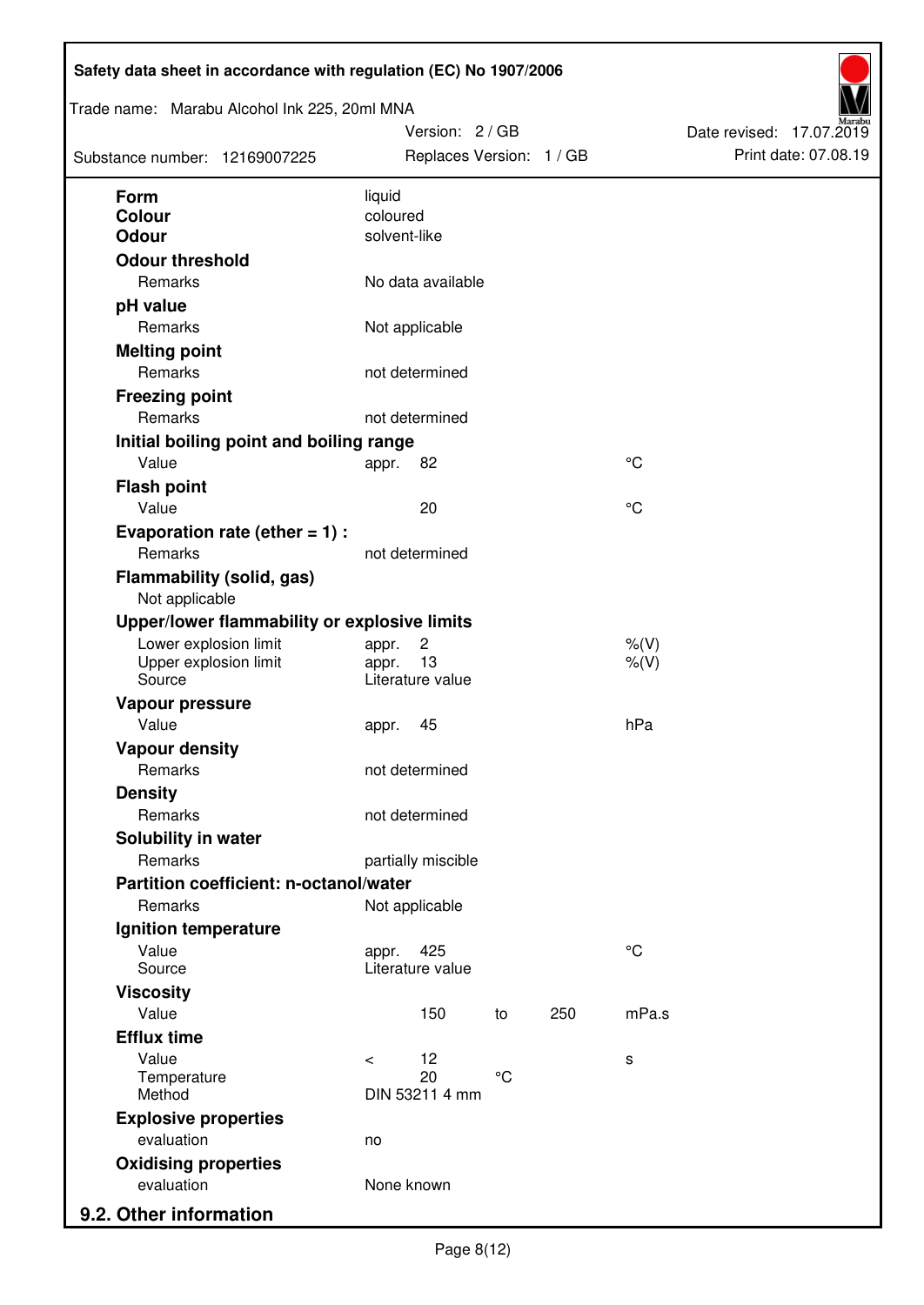| Safety data sheet in accordance with regulation (EC) No 1907/2006 |
|-------------------------------------------------------------------|
| Trade name: Marabu Alcohol Ink 225, 20ml MNA                      |

Date revised: 17.07.2019

Substance number: 12169007225

Version: 2 / GB Replaces Version: 1 / GB Print date: 07.08.19

## **Other information**

The physical specifications are approximate values and refer to the used safety relevant component(s).

# **SECTION 10: Stability and reactivity**

## **10.1. Reactivity**

No hazardous reactions when stored and handled according to prescribed instructions.

### **10.2. Chemical stability**

Stable under recommended storage and handling conditions (see section 7).

#### **10.3. Possibility of hazardous reactions**

Keep away from oxidising agents, strongly alkaline and strongly acid materials in order to avoid exothermic reactions.

### **10.4. Conditions to avoid**

When exposed to high temperatures may produce hazardous decomposition products.

### **10.5. Incompatible materials**

No hazardous reactions when stored and handled according to prescribed instructions.

### **10.6. Hazardous decomposition products**

See chapter 5.2 (Firefighting measures - Special hazards arising from the substance or mixture).

## **SECTION 11: Toxicological information**

## **11.1. Information on toxicological effects**

| <b>Acute oral toxicity</b><br>Remarks     | Based on available data, the classification criteria are not met. |       |
|-------------------------------------------|-------------------------------------------------------------------|-------|
| <b>Acute oral toxicity (Components)</b>   |                                                                   |       |
| <b>Acetone</b><br><b>Species</b><br>LD50  | rat<br>5800                                                       | mg/kg |
| <b>Acute dermal toxicity (Components)</b> |                                                                   |       |
| Acetone<br>Species<br>LD50                | rabbit<br>20000                                                   | mg/kg |
| <b>Acute inhalational toxicity</b>        |                                                                   |       |
| <b>Remarks</b>                            | Based on available data, the classification criteria are not met. |       |
| <b>Skin corrosion/irritation</b>          |                                                                   |       |
| <b>Remarks</b>                            | Based on available data, the classification criteria are not met. |       |
| Serious eye damage/irritation             |                                                                   |       |
| evaluation<br><b>Remarks</b>              | irritant<br>The classification criteria are met.                  |       |
| <b>Sensitization</b>                      |                                                                   |       |
| <b>Remarks</b>                            | Based on available data, the classification criteria are not met. |       |
| <b>Mutagenicity</b>                       |                                                                   |       |
| Remarks                                   | Based on available data, the classification criteria are not met. |       |
| <b>Reproductive toxicity</b>              |                                                                   |       |
| Remarks                                   | Based on available data, the classification criteria are not met. |       |
| Carcinogenicity                           |                                                                   |       |
| Remarks                                   | Based on available data, the classification criteria are not met. |       |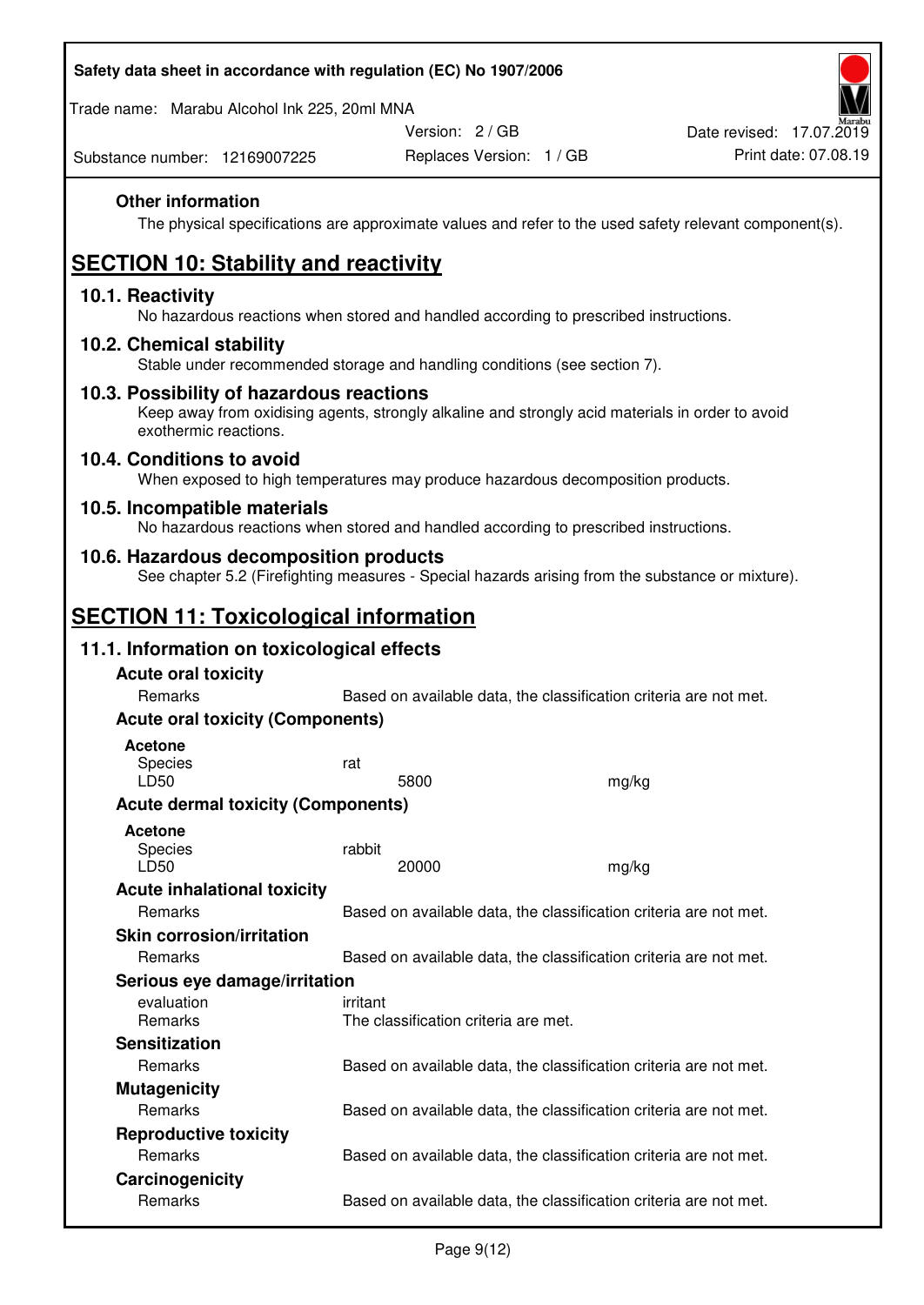Trade name: Marabu Alcohol Ink 225, 20ml MNA

Version: 2 / GB

Substance number: 12169007225

Replaces Version: 1 / GB Print date: 07.08.19 Date revised: 17.07.2019

## **Specific Target Organ Toxicity (STOT)**

| Single exposure<br><b>Remarks</b><br>evaluation | The classification criteria are met.<br>May cause drowsiness or dizziness. |
|-------------------------------------------------|----------------------------------------------------------------------------|
| <b>Repeated exposure</b><br>Remarks             | Based on available data, the classification criteria are not met.          |

#### **Aspiration hazard**

Based on available data, the classification criteria are not met.

#### **Experience in practice**

Exposure to component solvents vapours concentration in excess of the stated occupational exposure limit may result in adverse health effects such as mucous membrane and respiratory system irritation and adverse effects on kidney, liver and central nervous system. Symptoms and signs include headache, dizziness, fatigue, muscular weakness, drowsiness and in extreme cases, loss of consciousness. Solvents may cause some of the above effects by absorption through the skin. Repeated or prolonged contact with the mixture may cause removal of natural fat from the skin resulting in non-allergic contact dermatitis and absorption through the skin. The liquid splashed in the eyes may cause irritation and reversible damage. Ingestion may cause nausea, diarrhoea and vomiting. This takes into account, where known, delayed and immediate effects and also chronic effects of components from short-term and long-term exposure by oral, inhalation and dermal routes of exposure and eye contact.

#### **Other information**

There are no data available on the mixture itself. The mixture has been assessed following the additivity method of the GHS/CLP Regulation (EC) No 1272/2008.

## **SECTION 12: Ecological information**

## **12.1. Toxicity**

#### **General information**

There are no data available on the mixture itself.Do not allow to enter drains or water courses.The mixture has been assessed following the summation method of the CLP Regulation (EC) No 1272/2008 and is not classified as dangerous for the environment.

#### **12.2. Persistence and degradability**

#### **General information**

No data available

#### **12.3. Bioaccumulative potential**

#### **General information**

There are no data available on the mixture itself.

#### **Partition coefficient: n-octanol/water**

Remarks Not applicable

## **12.4. Mobility in soil**

#### **General information**

There are no data available on the mixture itself.

#### **12.5. Results of PBT and vPvB assessment**

#### **General information**

There are no data available on the mixture itself.

#### **12.6. Other adverse effects**

### **General information**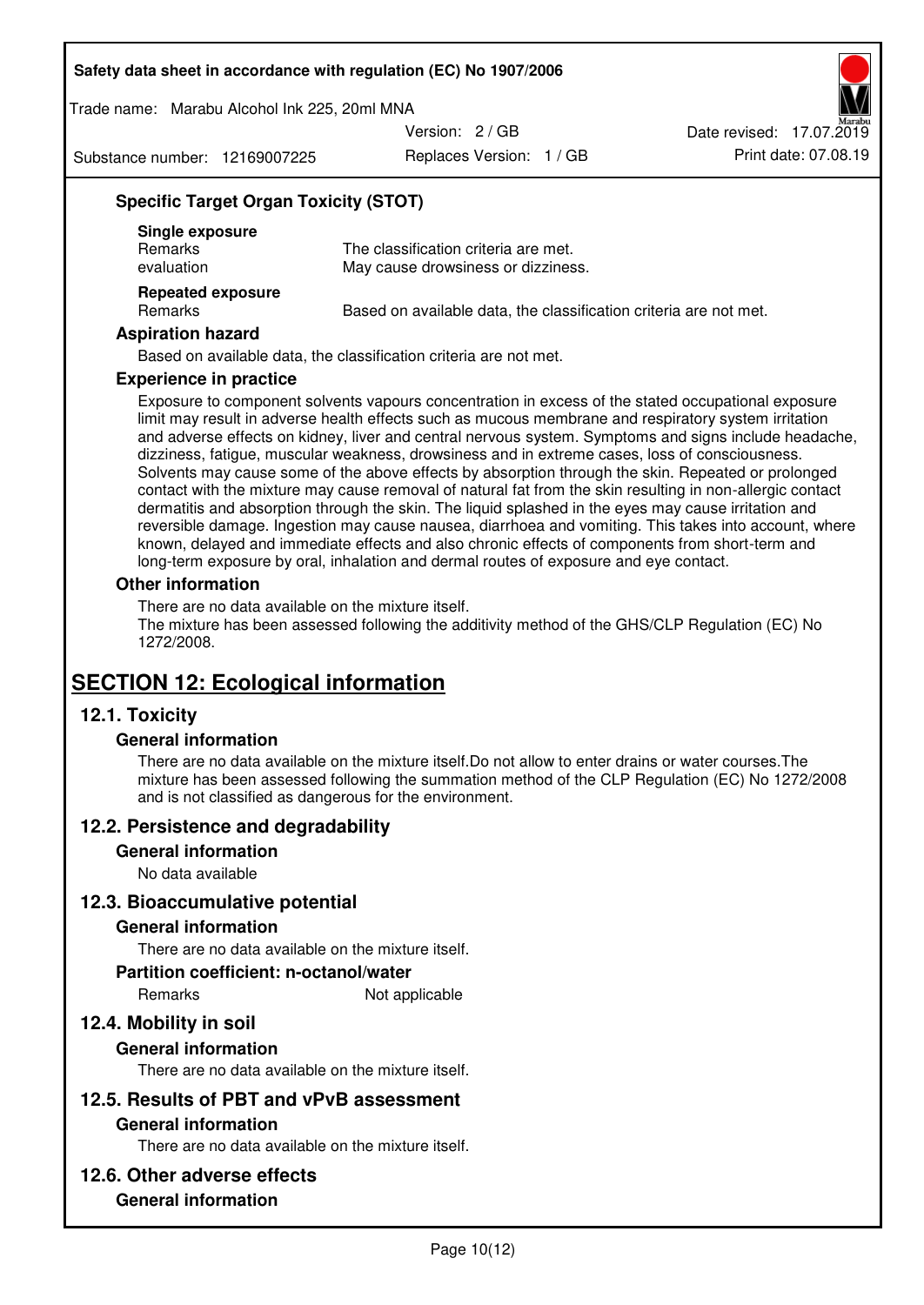Trade name: Marabu Alcohol Ink 225, 20ml MNA

Version: 2 / GB

Substance number: 12169007225

Replaces Version: 1 / GB Print date: 07.08.19 Date revised: 17.07.2019

There are no data available on the mixture itself.

# **SECTION 13: Disposal considerations**

## **13.1. Waste treatment methods**

### **Disposal recommendations for the product**

Do not allow to enter drains or water courses.

Wastes and emptied containers should be classified in accordance with relevant national regulation. The European Waste Catalogue classification of this product, when disposed of as waste is EWC waste code  $08\,03\,12^*$  waste ink containing dangerous substances If this product is mixed with other wastes, the original waste product code may no longer apply and the appropriate code should be assigned.

For further information contact your local waste authority.

### **Disposal recommendations for packaging**

Using information provided in this safety data sheet, advice should be obtained from the relevant waste authority on the classification of empty containers. Empty containers must be scrapped or reconditioned.

Not emptied containers are hazardous waste (waste code number 150110).

## **SECTION 14: Transport information**

### **Land transport ADR/RID**

| 14.1. UN number<br><b>UN 1263</b>                                                                                                                                                                                                            |                   |
|----------------------------------------------------------------------------------------------------------------------------------------------------------------------------------------------------------------------------------------------|-------------------|
| 14.2. UN proper shipping name                                                                                                                                                                                                                |                   |
| <b>PAINT</b>                                                                                                                                                                                                                                 |                   |
| 14.3. Transport hazard class(es)                                                                                                                                                                                                             |                   |
| Class                                                                                                                                                                                                                                        |                   |
| Label                                                                                                                                                                                                                                        | ვ<br>ვ            |
| 14.4. Packing group                                                                                                                                                                                                                          |                   |
| Packing group                                                                                                                                                                                                                                | Ш                 |
| Special provision                                                                                                                                                                                                                            | 640D              |
| <b>Limited Quantity</b>                                                                                                                                                                                                                      | 5 <sub>1</sub>    |
| Transport category                                                                                                                                                                                                                           | 3                 |
| 14.5. Environmental hazards                                                                                                                                                                                                                  |                   |
| Tunnel restriction code                                                                                                                                                                                                                      | D/E               |
|                                                                                                                                                                                                                                              |                   |
| <b>Marine transport IMDG/GGVSee</b><br>14.1. UN number<br>UN 1263<br>14.2. UN proper shipping name<br><b>PAINT</b><br>14.3. Transport hazard class(es)<br>Class<br>14.4. Packing group<br>Packing group<br>14.5. Environmental hazards<br>no | 3<br>$\mathbf{I}$ |
| Air transport ICAO/IATA                                                                                                                                                                                                                      |                   |
| 14.1. UN number                                                                                                                                                                                                                              |                   |
| UN 1263                                                                                                                                                                                                                                      |                   |
| 14.2. UN proper shipping name<br><b>PAINT</b>                                                                                                                                                                                                |                   |
| 14.3. Transport hazard class(es)                                                                                                                                                                                                             |                   |
| Class                                                                                                                                                                                                                                        | 3                 |
|                                                                                                                                                                                                                                              |                   |